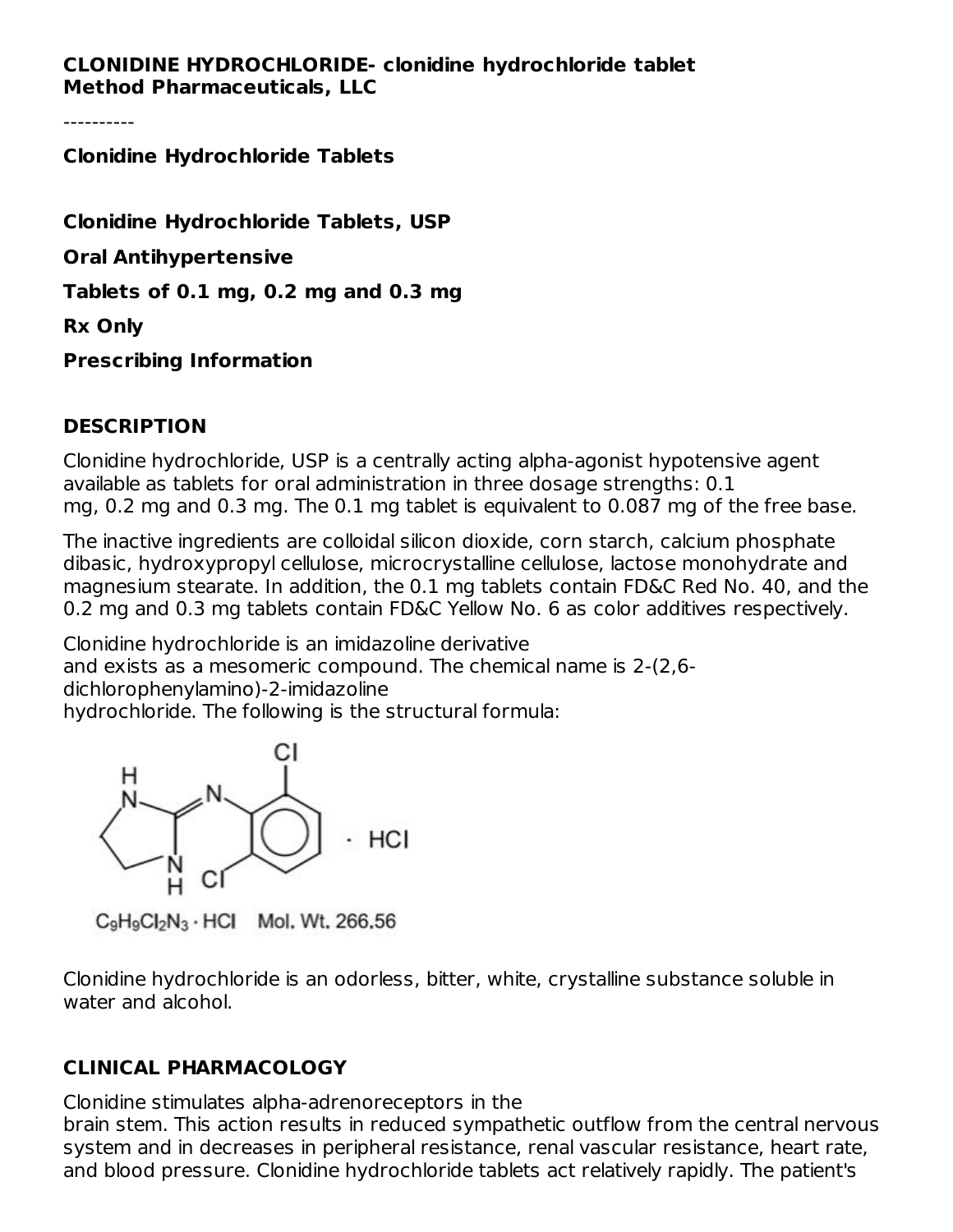blood pressure declines within 30 to 60 minutes after an oral dose, the maximum decrease occurring within 2 to 4 hours. Renal blood flow and glomerular filtration rate remain essentially unchanged. Normal postural reflexes are intact; therefore, orthostatic symptoms are mild and infrequent.

Acute studies with clonidine hydrochloride in humans have demonstrated a moderate reduction (15% to 20%) of cardiac output in the supine position with no change in the peripheral resistance: at a 45' tilt there is a smaller reduction in cardiac output and a decrease of peripheral resistance. During long term therapy, cardiac output tends to return to control values, while peripheral resistance remains decreased. Slowing of the pulse rate has been observed in most patients given clonidine, but the drug does not alter normal hemodynamic response to exercise.

Tolerance to the antihypertensive effect may develop in some patients, necessitating a reevaluation of therapy.

Other studies in patients have provided evidence of a reduction in plasma renin activity and in the excretion of aldosterone and catecholamines. The exact relationship of these pharmacologic actions to the antihypertensive effect of clonidine has not been fully elucidated.

Clonidine acutely stimulates growth hormone release in both children and adults, but does not produce a chronic elevation of growth hormone with long-term use.

# **Pharmacokinetics**

The pharmacokinetics of clonidine is dose-proportional in the range of 100 to 600 mcg. The absolute bioavailability of clonidine on oral administration is 70% to 80%. Peak plasma clonidine levels are attained in approximately 1 to 3 hours.

Following intravenous administration, clonidine displays biphasic disposition with a distribution half-life of about 20 minutes and an elimination half-life ranging from 12 to 16 hours. The half-life increases up to 41 hours in patients with severe impairment of renal function. Clonidine crosses the placental barrier. It has been shown to cross the blood-brain barrier in rats.

Following oral administration about 40% to 60% of the

absorbed dose is recovered in the urine as unchanged drug in 24 hours. About 50% of the absorbed dose is metabolized in the liver. Neither food nor the race of the patient influences the pharmacokinetics of clonidine.

The antihypertensive effect is reached at plasma concentrations between about 0.2 and 2.0 ng/mL in patients with normal excretory function. A further rise in the plasma levels will not enhance the antihypertensive effect.

# **INDICATIONS AND USAGE**

Clonidine hydrochloride tablets, USP are indicated in the treatment of hypertension. Clonidine hydrochloride tablets, USP may be employed alone or concomitantly with other antihypertensive agents.

# **CONTRAINDICATIONS**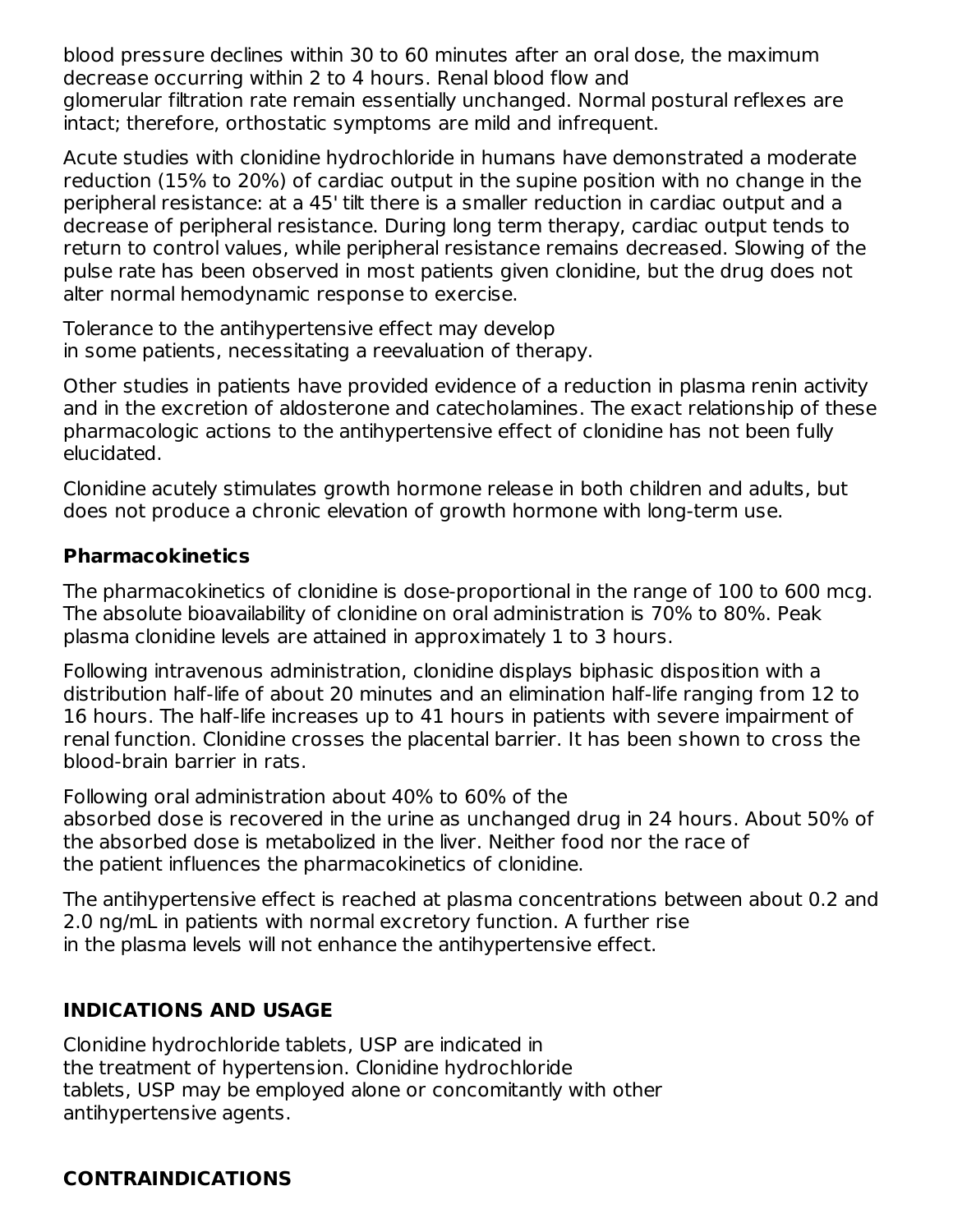Clonidine hydrochloride tablets should not be used in patients with known hypersensitivity to clonidine (see **PRECAUTIONS).**

# **WARNINGS**

# **Withdrawal**

Patients should be instructed not to discontinue therapy without consulting their physician. Sudden cessation of clonidine treatment has, in some cases, resulted in symptoms such as nervousness, agitation, headache, and tremor accompanied or followed by a rapid rise in blood pressure and elevated catecholamine concentrations in the plasma. The likelihood of such reactions to discontinuation of clonidine therapy appears to be greater after administration of higher doses or continuation of concomitant beta-blocker treatment and special caution is therefore advised in these situations. Rare instances of hypertensive encephalopathy, cerebrovascular accidents and death have been reported after clonidine withdrawal. When discontinuing therapy with clonidine, the physician should reduce the dose gradually over 2 to 4 days to avoid withdrawal symptomatology.

An excessive rise in blood pressure following discontinuation of clonidine therapy can be reversed by administration of oral clonidine hydrochloride or by intravenous phentolamine. If therapy is to be discontinued in patients receiving a betablocker and clonidine concurrently, the beta-blocker should be withdrawn several days before the gradual discontinuation of clonidine.

**Because children commonly have gastrointestinal illnesses that lead to vomiting, they may be particularly susceptible to hypertensive episodes resulting from abrupt inability to take medication.**

# **PRECAUTIONS**

# **General**

In patients who have developed localized contact sensitization to transdermal clonidine, continuation of transdermal clonidine or substitution of oral clonidine hydrochloride therapy may be associated with the development of a generalized skin rash.

In patients who develop an allergic reaction to transdermal clonidine, substitution of oral clonidine hydrochloride may also elicit an allergic reaction (including generalized rash, urticaria, or angioedema.)

The sympatholytic action of clonidine may worsen

sinus node dysfunction and atrioventricular (AV) block,

especially in patients taking other sympatholytic drugs. There are post-marketing reports of patients with conduction abnormalities and/or taking other sympatholytic drugs who developed severe bradycardia requiring IV atropine, IV isoproterenol and temporary cardiac pacing while taking clonidine.

In hypertension caused by pheochromocytoma, no therapeutic effect of clonidine hydrochloride tablets can be expected.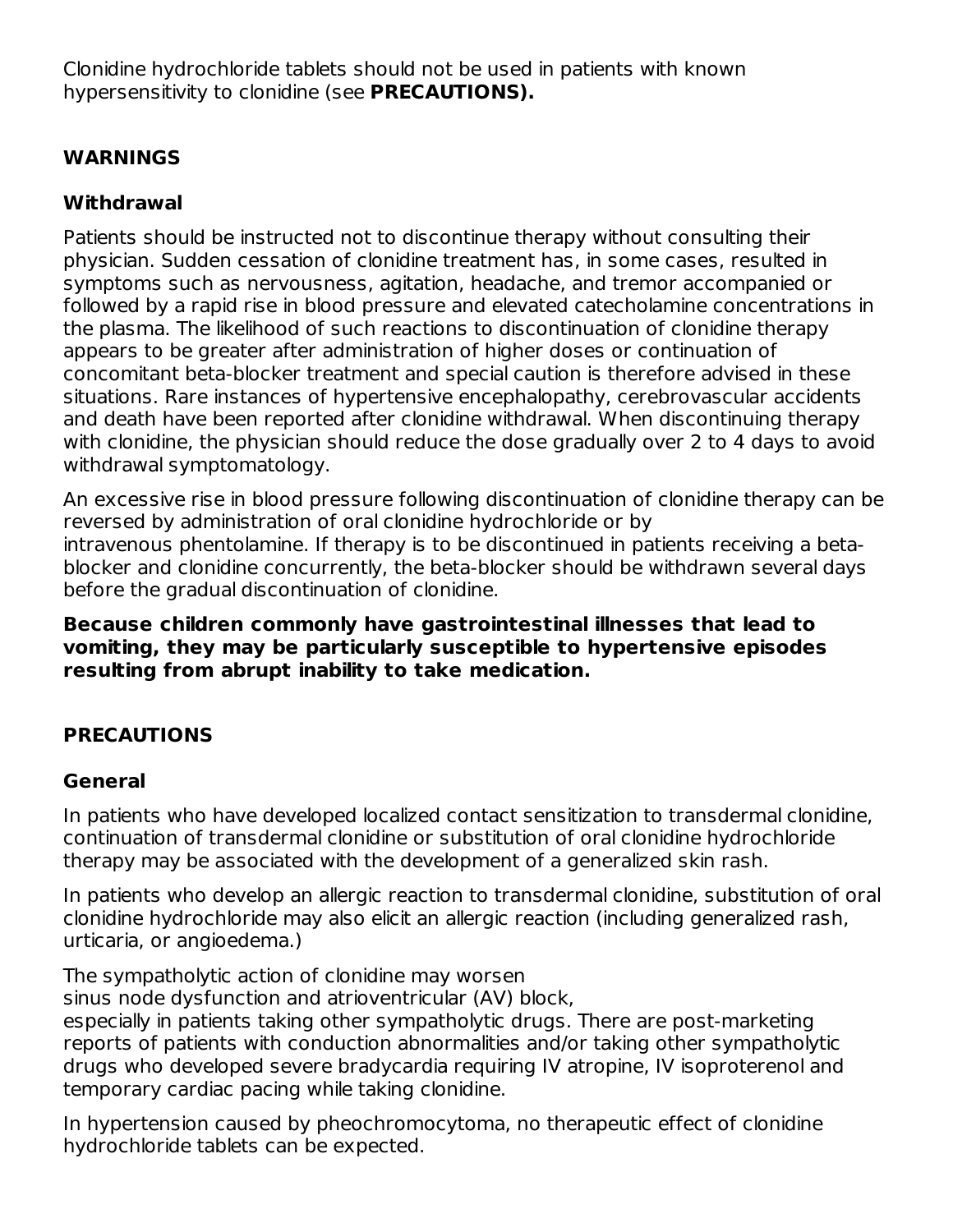# **Perioperative Use**

Administration of clonidine hydrochloride tablets should be continued to within four hours of surgery and resumed as soon as possible thereafter. Blood pressure should be carefully monitored during surgery and additional measures to control blood pressure should be available if required.

# **Information for Patients**

Patients should be cautioned against interruption of clonidine hydrochloride tablets therapy without their physician's advice.

Since patients may experience a possible sedative effect, dizziness, or accommodation disorder with use of clonidine, caution patients about engaging in activities such as driving a vehicle or operating appliances or machinery. Also, inform patients that this sedative effect may be increased by concomitant use of alcohol, barbiturates, or other sedating drugs.

Patients who wear contact lenses should be cautioned that treatment with clonidine hydrochloride tablets may cause dryness of eyes.

# **Drug Interactions**

Clonidine may potentiate the CNS-depressive effects of alcohol, barbiturates or other sedating drugs. If a patient receiving clonidine hydrochloride is also taking tricyclic antidepressants, the hypotensive effect of clonidine may be reduced, necessitating an increase in the clonidine dose. If a patient receiving clonidine is also taking neuroleptics, orthostatic regulation disturbances (e.g., orthostatic hypotension, dizziness, fatigue) may be induced or exacerbated.

Monitor heart rate in patients receiving clonidine concomitantly with agents known to affect sinus node function or AV nodal conduction, e.g., digitalis, calcium channel blockers, and beta-blockers. Sinus bradycardia resulting in hospitalization and pacemaker insertion has been reported in association with the use of clonidine concomitantly with diltiazem or verapamil.

Amitriptyline in combination with clonidine enhances the manifestation of corneal lesions in rats (See **Toxicology).**

Based on observations in patients in a state of alcoholic delirium it has been suggested that high intravenous doses of clonidine may increase the arrhythmogenic potential (QTprolongation, ventricular fibrillation) of high intravenous doses of haloperidol. Causal relationship and relevance for clonidine oral tablets have not been established.

# **Toxicology**

In several studies with oral clonidine hydrochloride, a dose-dependent increase in the incidence and severity of spontaneous retinal degeneration was seen in albino rats treated for six months or longer. Tissue distribution studies in dogs and monkeys showed a concentration of clonidine in the choroid.

In view of the retinal degeneration seen in rats, eye examinations were performed during clinical trials in 908 patients before, and periodically after, the start of clonidine therapy. In 353 of these 908 patients, the eye examinations were carried out over periods of 24 months or longer. Except for some dryness of the eyes, no drug-related abnormal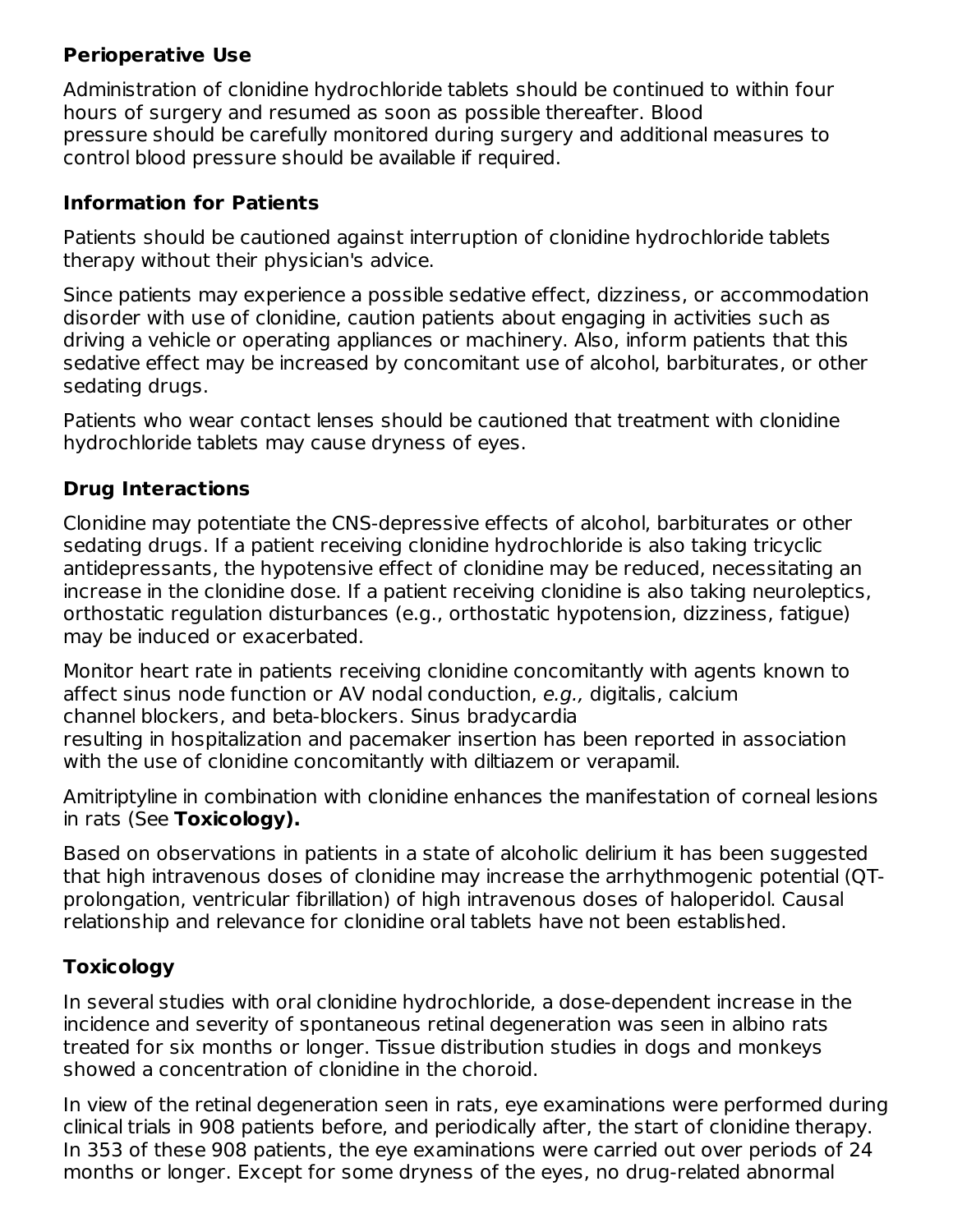ophthalmological findings were recorded and, according to specialized tests such as electroretinography and macular dazzle, retinal function was unchanged.

In combination with amitriptyline, clonidine hydrochloride administration led to the development of corneal lesions in rats within 5 days.

#### **Carcinogenesis, Mutagenesis, Impairment of Fertility**

Chronic dietary administration of clonidine was not carcinogenic to rats (132 weeks) or mice (78 weeks) dosed, respectively, at up to 46 or 70 times the maximum recommended daily human dose as mg/kg (9 or 6 times the MRDHD on a mg/m  $^2$  basis). There was no evidence of genotoxicity in the Ames test for mutagenicity or mouse micronucleus test for clastogenicity.

Fertility of male or female rats was unaffected by

clonidine doses as high as 150 mcg/kg (approximately 3 times MRDHD). In a separate experiment, fertility of female rats appeared to be affected at dose levels of 500 to 2000 mcg/kg (10 to 40 times the oral MRDHD on a mg/kg basis; 2 to 8 times the MRDHD on a mg/m' basis.)

#### **Pregnancy**

**Teratogenic Effects:** Pregnancy Category C. Reproduction studies performed in rabbits at doses up to approximately 3 times the oral maximum recommended daily human dose (MRDHD) of clonidine hydrochloride tablets produced no evidence of a teratogenic or embryotoxic potential in rabbits. In rats, however, doses as low as 1/3 the oral MRDHD (1/15 the MRDHD on a mg/m  $^2$  basis) of clonidine were associated with increased resorptions in a study in which dams were treated continuously from 2 months prior to mating. Increased resorptions were not associated with treatment at the same time or at higher dose levels (up to 3 times the oral MRDHD) when the dams were treated on gestation days 6 to 15. Increases in resorption were observed at much higher dose levels (40 times the oral MRDHD on a

mg/kg basis; 4 to 8 times the MRDHD on a mg/m  $^2$  basis) in mice and rats treated on gestation days 1 to 14 (lowest dose employed in the study was 500 mcg/kg).

No adequate, well-controlled studies have been conducted in pregnant women. Clonidine crosses the placental barrier (see CLINICAL PHARMACOLOGY,, Pharmacokinetics). Because animal reproduction studies are not always predictive of human response, this drug should be used during pregnancy only if clearly needed.

#### **Nursing Mothers**

As clonidine hydrochloride is excreted in human milk,

caution should be exercised when clonidine hydrochloride tablets are administered to a nursing woman.

# **Pediatric Use**

Safety and effectiveness in pediatric patients have not been established in adequate and well-controlled trials (See **WARNINGS, Withdrawal).**

# **ADVERSE REACTIONS**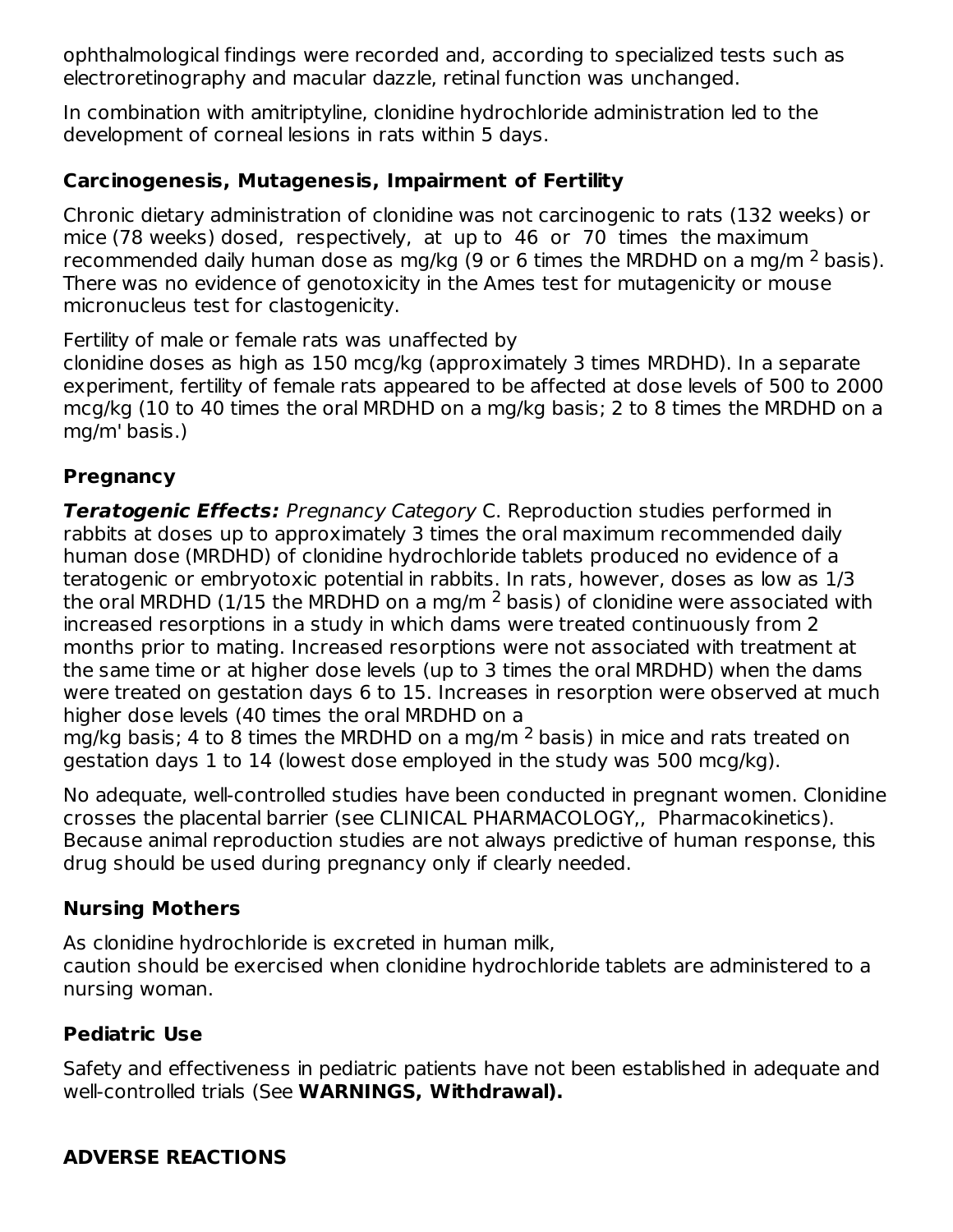Most adverse effects are mild and tend to diminish with continued therapy. The most frequent (which appear to be dose-related) are dry mouth, occurring in about 40 of 100 patients; drowsiness, about 33 in 100; dizziness, about 16 in 100; constipation and sedation, each about 10 in 100.

The following less frequent adverse experiences have also been reported in patients receiving clonidine hydrochloride tablets, but in many cases patients were receiving concomitant medication and a causal relationship has not been established.

**Body as a Whole:** Fatigue, fever, headache, pallor, weakness, and withdrawal syndrome. Also reported were a weakly positive Coombs' test and increased sensitivity to alcohol.

**Cardiovascular:** Bradycardia, congestive heart failure, electrocardiographic abnormalities (i.e., sinus node arrest, junctional bradycardia, high degree AV block and arrhythmias), orthostatic symptoms, palpitations, Raynaud's phenomenon, syncope, and tachycardia.

Cases of sinus bradycardia and atrioventricular block have been reported, both with and without the use of concomitant digitalis.

**Central Nervous System:** Agitation, anxiety, delirium, delusional perception, hallucinations (including visual and auditory), insomnia, mental depression, nervousness, other behavioral changes, paresthesia, restlessness, sleep disorder, and vivid dreams or nightmares.

**Dermatological:** Alopecia, angioneurotic edema, hives, pruritus, rash, and urticaria.

**Gastrointestinal:** Abdominal pain, anorexia, constipation, hepatitis, malaise, mild transient abnormalities in liver function tests, nausea, parotitis, pseudo-obstruction (including colonic pseudo-obstruction), salivary gland pain, and vomiting.

**Genitourinary:** Decreased sexual activity, difficulty in micturition, erectile dysfunction, loss of libido, nocturia, and urinary retention.

**Hematologic:** Thrombocytopenia.

**Metabolic:** Gynecomastia, transient elevation of blood glucose or serum creatine phosphokinase, and weight gain.

**Musculoskeletal:** Leg cramps and muscle or joint pain.

**Oro-otolaryngeal:** Dryness of the nasal mucosa.

**Ophthalmological:** Accommodation disorder, blurred vision, burning of the eyes, decreased lacrimation, and dryness of eyes.

# **OVERDOSAGE**

Hypertension may develop early and may be followed by hypotension, bradycardia, respiratory depression, hypothermia, drowsiness, decreased or absent reflexes, weakness, irritability and miosis. The frequency of

CNS depression may be higher in children than adults. Large overdoses may result in reversible cardiac conduction defects or dysrhythmias, apnea, coma and seizures. Signs and symptoms of overdose generally occur within 30 minutes to two hours after exposure. As little as 0.1 mg of clonidine has produced signs of toxicity in children.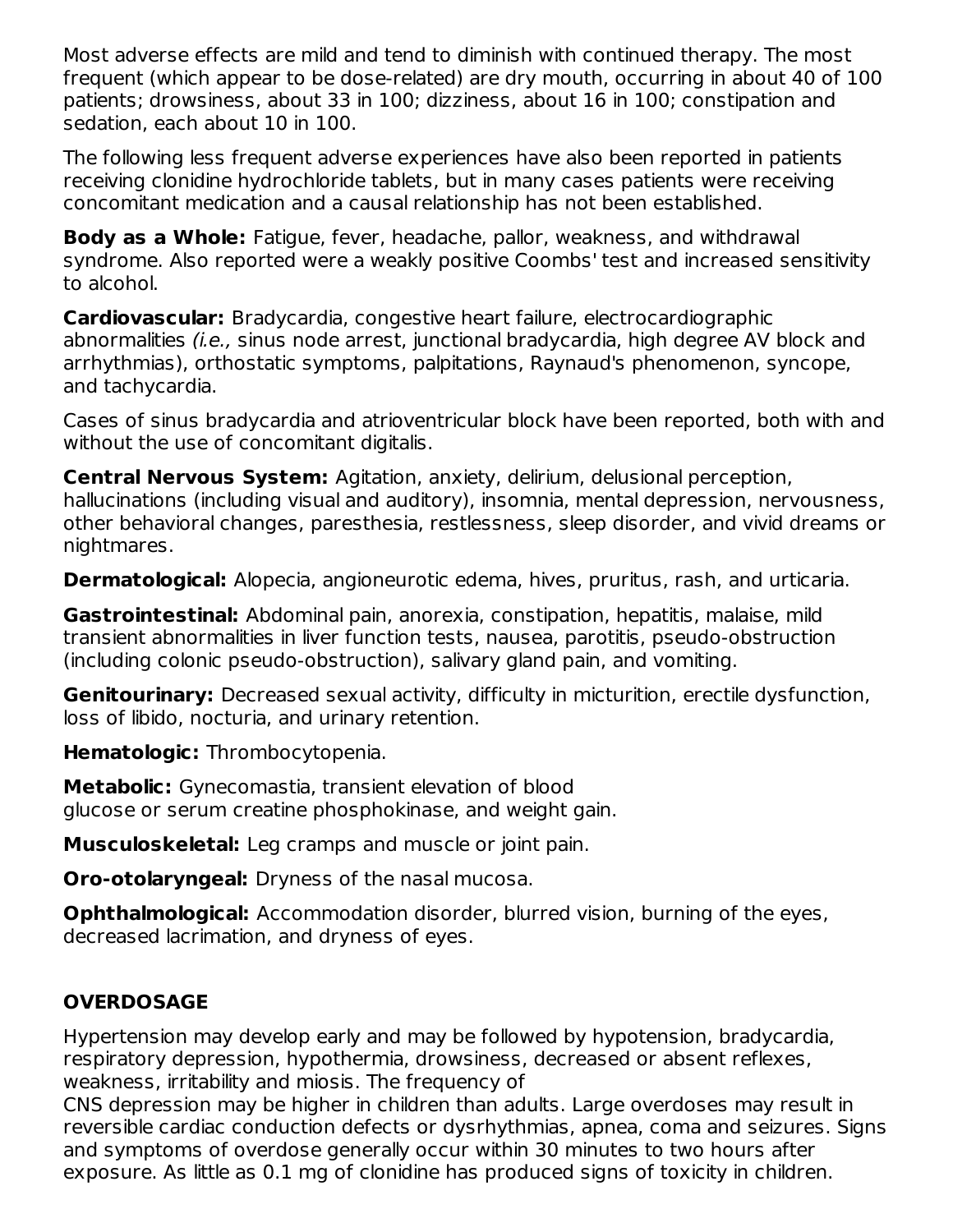There is no specific antidote for clonidine overdosage. Clonidine overdosage may result in the rapid development of CNS depression; therefore, induction of vomiting with ipecac syrup is not recommended. Gastric lavage may be indicated following recent and/or large ingestions. Administration of activated charcoal and/or a cathartic may be beneficial. Supportive care may include atropine sulfate for bradycardia, intravenous fluids and/or vasopressor agents for hypotension and

vasodilators for hypertension. Naloxone may be a useful adjunct for the management of clonidine-induced respiratory depression, hypotension and/or coma; blood pressure should be monitored since the administration of naloxone has occasionally resulted in paradoxical hypertension. Tolazoline administration

has yielded inconsistent results and is not recommended as first-

line therapy. Dialysis is not likely to significantly enhance the elimination of clonidine.

The largest overdose reported to date involved a 28-year old male who ingested 100 mg of clonidine hydrochloride powder. This patient developed hypertension followed by hypotension, bradycardia, apnea, hallucinations, semicoma, and premature ventricular contractions. The patient fully recovered after intensive treatment. Plasma clonidine levels were 60 ng/mL after 1 hour, 190 ng/mL after 1.5 hours, 370 ng/mL after 2 hours, and 120 ng/mL after 5.5 and 6.5 hours. In mice and rats, the oral LD  $_{50}$  of clonidine is 206 and 465 mg/kg, respectively.

#### **DOSAGE AND ADMINISTRATION**

#### **Adults**

The dose of clonidine hydrochloride tablets must be adjusted according to the patient's individual blood pressure response. The following is a general guide to its administration.

#### **Initial Dose**

0.1 mg tablet twice daily (morning and bedtime). Elderly patients may benefit from a lower initial dose.

#### **Maintenance Dose**

Further increments of 0.1 mg per day may be made at weekly intervals if necessary until the desired response is achieved. Taking the larger portion of the oral daily dose at bedtime may minimize transient adjustment effects of dry mouth and drowsiness. The therapeutic doses most commonly employed have ranged from 0.2 mg to 0.6 mg per day given in divided doses.

Studies have indicated that 2.4 mg is the maximum effective daily dose, but doses as high as this have rarely been employed.

#### **Renal Impairment**

Patients with renal impairment may benefit from a lower initial dose. Patients should be carefully monitored. Since only a minimal amount of clonidine is removed during routine hemodialysis, there is no need to give supplemental clonidine following dialysis.

#### **HOW SUPPLIED**

Clonidine Hydrochloride Tablets, USP are supplied as follows: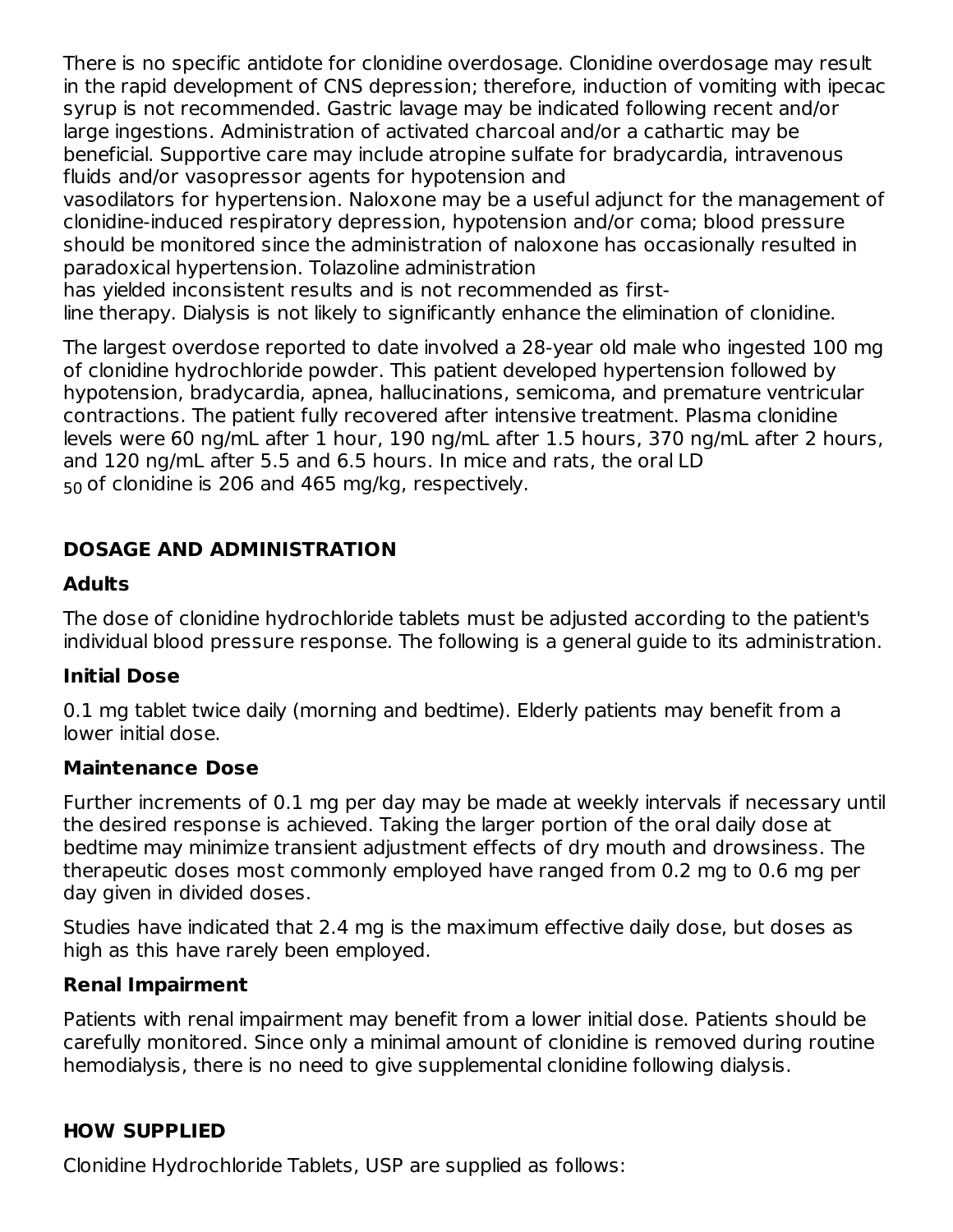0.1 mg: A pink tablet, in the shape of " NDC 58657-647-01 (Bottle of 100) NDC 58657-647-50 (Bottle of 500) NDC 58657-647-10 (Bottle of 1000)

0.2 mg: An orange tablet, in the shape of "  $\bigotimes^{\infty} \bigoplus$ ". NDC 58657-648-01 (Bottle of 100) NDC 58657-648-50 (Bottle of 500) NDC 58657-648-10 (Bottle of 1000)

0.3 mg: A light orange tablet, in the shape of " NDC 58657-649-01 (Bottle of 100) NDC 58657-649-50 (Bottle of 500) NDC 58657-649-10 (Bottle of 1000)

**Store at 25°C (77°F); excursions permitted to 15°C-30°C (59°F-86°F)** [See USP Controlled Room Temperature]. Dispense in tight, light-resistant container.

Manufactured by: Yung Shin Pharmaceutical Ind. Co., Ltd. Tachia, Taichung 43769 TAIWAN

Distributed by: Method Pharmaceuticals, LLC 7333 Jack Newell Blvd. North, Suite 300 Fort Worth, Texas 76118

#### **To report ADVERSE DRUG EXPERIENCE, please call Method Pharmaceuticals at 1-877-250-3427**

Revised: 06/20

#### **PRINCIPAL DISPLAY PANEL**

NDC 58657-647-10 CLONIDINE **HYDROCHLORIDE** TABLETS, USP 0.1 mg Rx Only 1000 Tablets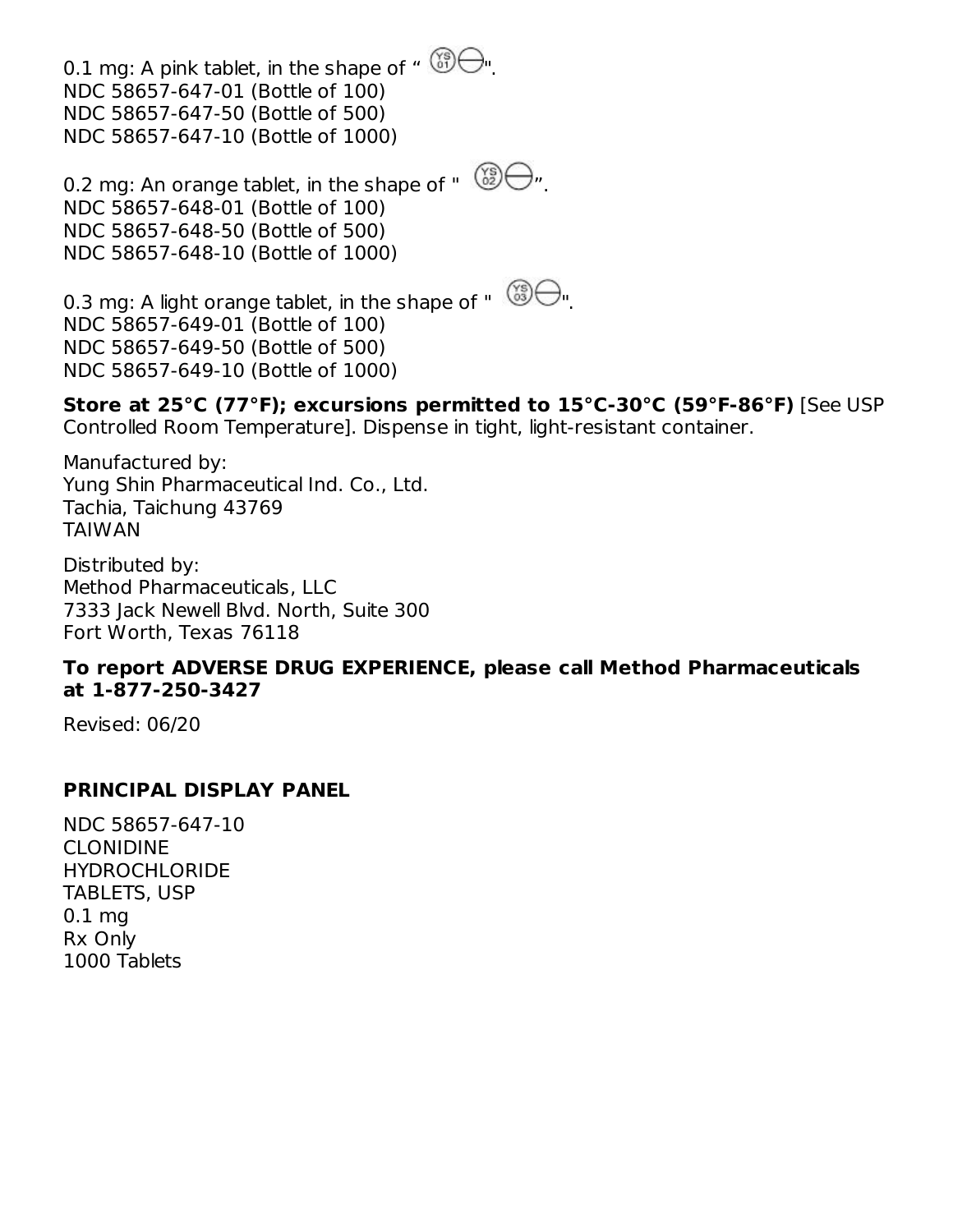

#### **PRINCIPAL DISPLAY PANEL**

NDC 58657-648-10 CLONIDINE **HYDROCHLORIDE** TABLETS, USP 0.2 mg Rx Only 1000 Tablets



#### **PRINCIPAL DISPLAY PANEL**

NDC 58657-649-10 CLONIDINE **HYDROCHLORIDE** TABLETS, USP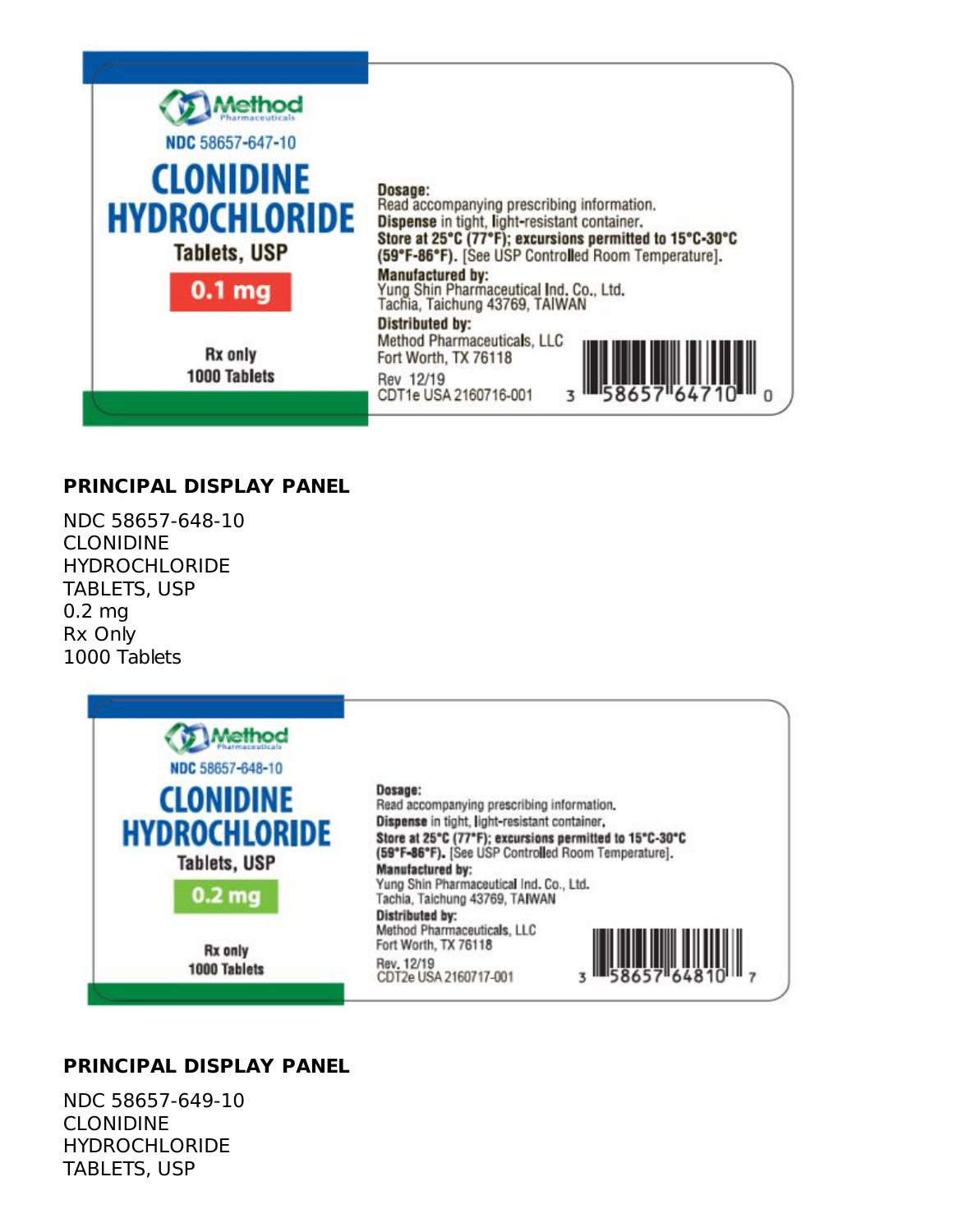

| <b>CLONIDINE HYDROCHLORIDE</b>                                                      |                         |              |  |                                          |          |                 |  |
|-------------------------------------------------------------------------------------|-------------------------|--------------|--|------------------------------------------|----------|-----------------|--|
| clonidine hydrochloride tablet                                                      |                         |              |  |                                          |          |                 |  |
|                                                                                     |                         |              |  |                                          |          |                 |  |
| <b>Product Information</b>                                                          |                         |              |  |                                          |          |                 |  |
| <b>Product Type</b>                                                                 | HUMAN PRESCRIPTION DRUG |              |  | <b>Item Code (Source)</b>                |          | NDC:58657-647   |  |
| <b>Route of Administration</b>                                                      | ORAL                    |              |  |                                          |          |                 |  |
|                                                                                     |                         |              |  |                                          |          |                 |  |
|                                                                                     |                         |              |  |                                          |          |                 |  |
| <b>Active Ingredient/Active Moiety</b>                                              |                         |              |  |                                          |          |                 |  |
|                                                                                     | <b>Ingredient Name</b>  |              |  | <b>Basis of Strength</b>                 |          | <b>Strength</b> |  |
| <b>CLONIDINE HYDROCHLORIDE (UNII: W76I6XXF06) (CLONIDINE -</b><br>UNII: MN3L5RMN02) |                         |              |  | <b>CLONIDINE</b><br><b>HYDROCHLORIDE</b> |          | $0.1$ mg        |  |
|                                                                                     |                         |              |  |                                          |          |                 |  |
| <b>Inactive Ingredients</b>                                                         |                         |              |  |                                          |          |                 |  |
|                                                                                     | <b>Ingredient Name</b>  |              |  |                                          |          | <b>Strength</b> |  |
| <b>SILICON DIOXIDE (UNII: ETJ7Z6XBU4)</b>                                           |                         |              |  |                                          |          |                 |  |
| STARCH, CORN (UNII: 08232NY3SJ)                                                     |                         |              |  |                                          |          |                 |  |
| <b>ANHYDROUS DIBASIC CALCIUM PHOSPHATE (UNII: L11K75P92J)</b>                       |                         |              |  |                                          |          |                 |  |
| HYDROXYPROPYL CELLULOSE, UNSPECIFIED (UNII: 9XZ8H6N6OH)                             |                         |              |  |                                          |          |                 |  |
| MICROCRYSTALLINE CELLULOSE (UNII: OP1R32D61U)                                       |                         |              |  |                                          |          |                 |  |
| LACTOSE MONOHYDRATE (UNII: EWQ57Q8I5X)                                              |                         |              |  |                                          |          |                 |  |
| MAGNESIUM STEARATE (UNII: 70097M6I30)                                               |                         |              |  |                                          |          |                 |  |
| FD&C RED NO. 40 (UNII: WZB9127XOA)                                                  |                         |              |  |                                          |          |                 |  |
|                                                                                     |                         |              |  |                                          |          |                 |  |
| <b>Product Characteristics</b>                                                      |                         |              |  |                                          |          |                 |  |
| Color<br>pink                                                                       |                         | <b>Score</b> |  |                                          | 2 pieces |                 |  |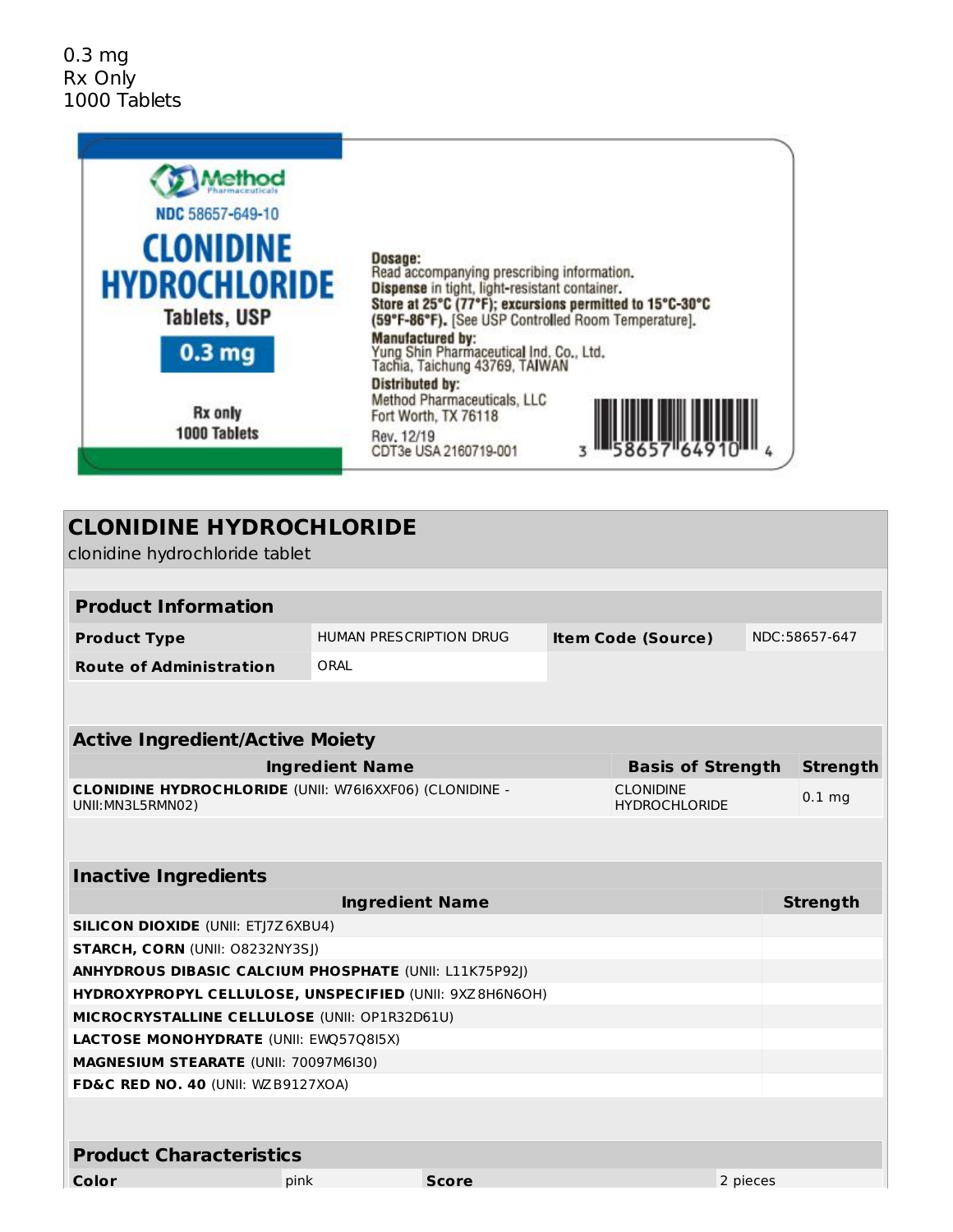| <b>Shape</b>                 |                                                                  |         | <b>ROUND</b>               | <b>Size</b>                                                                     |            | 6mm                                          |                              |                                     |
|------------------------------|------------------------------------------------------------------|---------|----------------------------|---------------------------------------------------------------------------------|------------|----------------------------------------------|------------------------------|-------------------------------------|
| <b>Flavor</b>                |                                                                  |         |                            | <b>Imprint Code</b>                                                             |            | YS;01                                        |                              |                                     |
|                              | <b>Contains</b>                                                  |         |                            |                                                                                 |            |                                              |                              |                                     |
|                              |                                                                  |         |                            |                                                                                 |            |                                              |                              |                                     |
|                              |                                                                  |         |                            |                                                                                 |            |                                              |                              |                                     |
|                              | <b>Packaging</b>                                                 |         |                            |                                                                                 |            |                                              |                              |                                     |
| #                            | <b>Item Code</b>                                                 |         | <b>Package Description</b> |                                                                                 |            | <b>Marketing Start</b><br><b>Date</b>        |                              | <b>Marketing End</b><br><b>Date</b> |
| 1                            | NDC:58657-647- 100 in 1 BOTTLE; Type 0: Not a Combination<br>01  | Product |                            |                                                                                 | 07/01/2020 |                                              |                              |                                     |
| $\overline{2}$               | NDC:58657-647- 1000 in 1 BOTTLE; Type 0: Not a Combination<br>10 | Product |                            |                                                                                 | 07/01/2020 |                                              |                              |                                     |
| 3                            | NDC:58657-647- 500 in 1 BOTTLE; Type 0: Not a Combination<br>50  | Product |                            |                                                                                 | 07/01/2020 |                                              |                              |                                     |
|                              |                                                                  |         |                            |                                                                                 |            |                                              |                              |                                     |
|                              |                                                                  |         |                            |                                                                                 |            |                                              |                              |                                     |
|                              | <b>Marketing Information</b>                                     |         |                            |                                                                                 |            |                                              |                              |                                     |
| <b>Marketing</b><br>Category |                                                                  |         | <b>Citation</b>            | <b>Application Number or Monograph</b><br><b>Marketing Start</b><br><b>Date</b> |            |                                              | <b>Marketing End</b><br>Date |                                     |
| <b>ANDA</b><br>ANDA202297    |                                                                  |         | 07/01/2020                 |                                                                                 |            |                                              |                              |                                     |
|                              |                                                                  |         |                            |                                                                                 |            |                                              |                              |                                     |
|                              |                                                                  |         |                            |                                                                                 |            |                                              |                              |                                     |
|                              | <b>CLONIDINE HYDROCHLORIDE</b>                                   |         |                            |                                                                                 |            |                                              |                              |                                     |
|                              | clonidine hydrochloride tablet                                   |         |                            |                                                                                 |            |                                              |                              |                                     |
|                              |                                                                  |         |                            |                                                                                 |            |                                              |                              |                                     |
|                              | <b>Product Information</b>                                       |         |                            |                                                                                 |            |                                              |                              |                                     |
|                              | <b>Product Type</b>                                              |         | HUMAN PRESCRIPTION DRUG    | <b>Item Code (Source)</b>                                                       |            |                                              | NDC:58657-648                |                                     |
|                              | <b>Route of Administration</b>                                   |         | ORAL                       |                                                                                 |            |                                              |                              |                                     |
|                              |                                                                  |         |                            |                                                                                 |            |                                              |                              |                                     |
|                              |                                                                  |         |                            |                                                                                 |            |                                              |                              |                                     |
|                              |                                                                  |         |                            |                                                                                 |            |                                              |                              |                                     |
|                              | <b>Active Ingredient/Active Moiety</b>                           |         |                            |                                                                                 |            |                                              |                              |                                     |
|                              | <b>CLONIDINE HYDROCHLORIDE (UNII: W76I6XXF06) (CLONIDINE -</b>   |         | <b>Ingredient Name</b>     |                                                                                 |            | <b>Basis of Strength</b><br><b>CLONIDINE</b> |                              | <b>Strength</b>                     |
|                              | UNII: MN3L5RMN02)                                                |         |                            |                                                                                 |            | <b>HYDROCHLORIDE</b>                         |                              | $0.2$ mg                            |
|                              |                                                                  |         |                            |                                                                                 |            |                                              |                              |                                     |

| <u>HASSITS HIGH SAISHIS</u>                                   |                 |
|---------------------------------------------------------------|-----------------|
| <b>Ingredient Name</b>                                        | <b>Strength</b> |
| <b>SILICON DIOXIDE (UNII: ETI7Z6XBU4)</b>                     |                 |
| <b>STARCH, CORN (UNII: 08232NY3SI)</b>                        |                 |
| <b>ANHYDROUS DIBASIC CALCIUM PHOSPHATE (UNII: L11K75P92I)</b> |                 |
| HYDROXYPROPYL CELLULOSE, UNSPECIFIED (UNII: 9XZ8H6N6OH)       |                 |
| <b>MICROCRYSTALLINE CELLULOSE (UNII: OP1R32D61U)</b>          |                 |
| <b>LACTOSE MONOHYDRATE (UNII: EWQ57Q8I5X)</b>                 |                 |
| <b>MAGNESIUM STEARATE (UNII: 70097M6I30)</b>                  |                 |
| FD&C YELLOW NO. 6 (UNII: H77VEI93A8)                          |                 |
|                                                               |                 |
|                                                               |                 |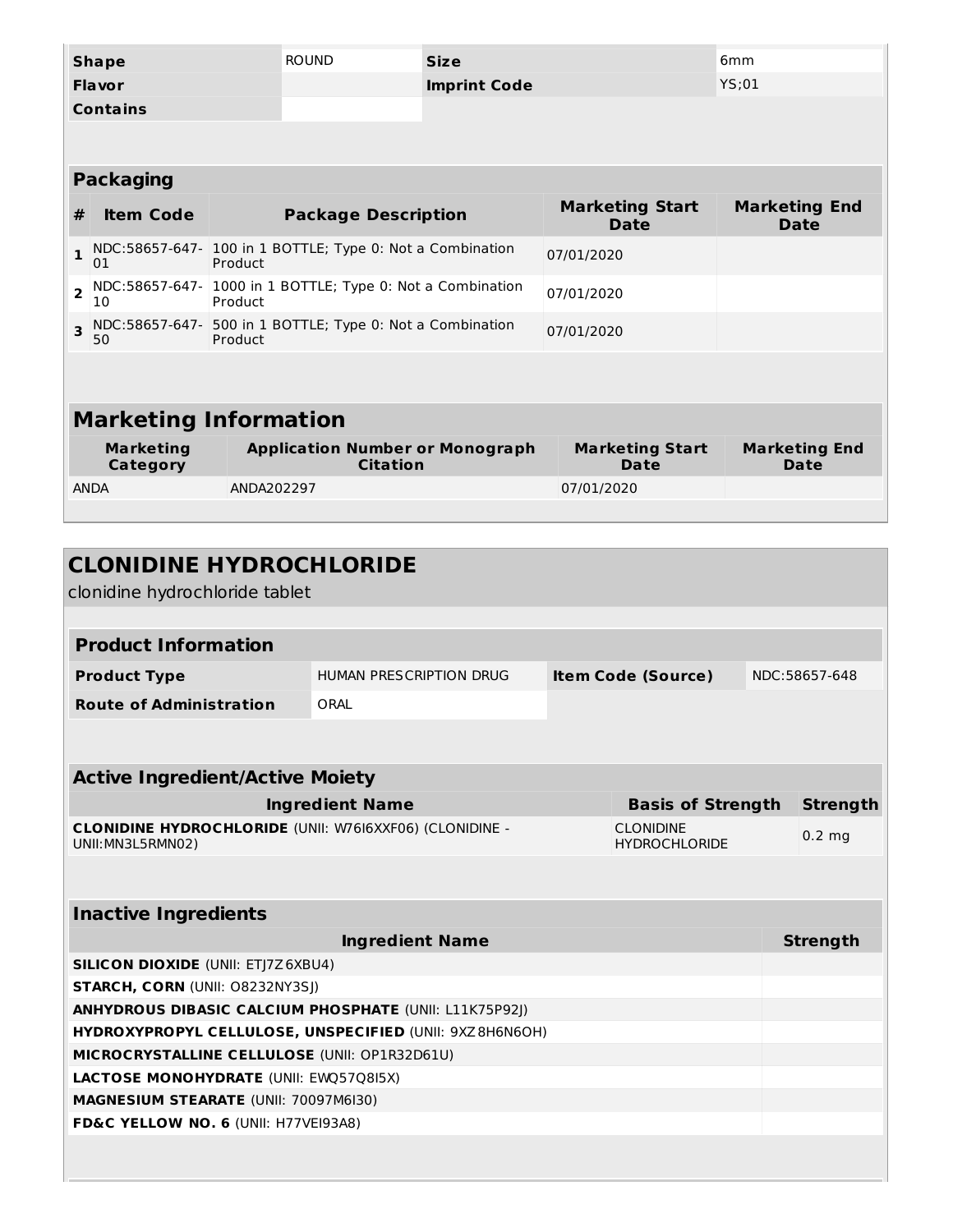| <b>Product Characteristics</b> |              |                     |                 |  |  |
|--------------------------------|--------------|---------------------|-----------------|--|--|
| Color                          | orange       | <b>Score</b>        | 2 pieces        |  |  |
| <b>Shape</b>                   | <b>ROUND</b> | <b>Size</b>         | 7 <sub>mm</sub> |  |  |
| <b>Flavor</b>                  |              | <b>Imprint Code</b> | YS;02           |  |  |
| <b>Contains</b>                |              |                     |                 |  |  |

# **Packaging**

| #                            | <b>Item Code</b> | <b>Package Description</b>                                            | <b>Marketing Start</b><br><b>Date</b> | <b>Marketing End</b><br><b>Date</b> |  |
|------------------------------|------------------|-----------------------------------------------------------------------|---------------------------------------|-------------------------------------|--|
|                              | 01               | NDC:58657-648- 100 in 1 BOTTLE; Type 0: Not a Combination<br>Product  | 07/01/2020                            |                                     |  |
| $\overline{z}$               | 10               | NDC:58657-648- 1000 in 1 BOTTLE; Type 0: Not a Combination<br>Product | 07/01/2020                            |                                     |  |
|                              | 50               | NDC:58657-648- 500 in 1 BOTTLE; Type 0: Not a Combination<br>Product  | 07/01/2020                            |                                     |  |
|                              |                  |                                                                       |                                       |                                     |  |
| <b>Marketing Information</b> |                  |                                                                       |                                       |                                     |  |
|                              |                  |                                                                       |                                       |                                     |  |

| Marketing<br>Category | <b>Application Number or Monograph</b><br><b>Citation</b> | <b>Marketing Start</b><br>Date | <b>Marketing End</b><br>Date |
|-----------------------|-----------------------------------------------------------|--------------------------------|------------------------------|
| <b>ANDA</b>           | ANDA202297                                                | 07/01/2020                     |                              |
|                       |                                                           |                                |                              |

| <b>CLONIDINE HYDROCHLORIDE</b><br>clonidine hydrochloride tablet                    |                         |                           |                                   |  |                 |  |
|-------------------------------------------------------------------------------------|-------------------------|---------------------------|-----------------------------------|--|-----------------|--|
|                                                                                     |                         |                           |                                   |  |                 |  |
| <b>Product Information</b>                                                          |                         |                           |                                   |  |                 |  |
| <b>Product Type</b>                                                                 | HUMAN PRESCRIPTION DRUG | <b>Item Code (Source)</b> |                                   |  | NDC:58657-649   |  |
| <b>Route of Administration</b>                                                      | ORAL                    |                           |                                   |  |                 |  |
|                                                                                     |                         |                           |                                   |  |                 |  |
| <b>Active Ingredient/Active Moiety</b>                                              |                         |                           |                                   |  |                 |  |
| <b>Ingredient Name</b><br><b>Basis of Strength</b>                                  |                         |                           |                                   |  | <b>Strength</b> |  |
| <b>CLONIDINE HYDROCHLORIDE (UNII: W76I6XXF06) (CLONIDINE -</b><br>UNII: MN3L5RMN02) |                         |                           | CLONIDINE<br><b>HYDROCHLORIDE</b> |  | $0.3$ mg        |  |
|                                                                                     |                         |                           |                                   |  |                 |  |
| <b>Inactive Ingredients</b>                                                         |                         |                           |                                   |  |                 |  |
|                                                                                     | <b>Ingredient Name</b>  |                           |                                   |  | <b>Strength</b> |  |
| <b>SILICON DIOXIDE (UNII: ETJ7Z6XBU4)</b>                                           |                         |                           |                                   |  |                 |  |
| <b>STARCH, CORN (UNII: 08232NY3SI)</b>                                              |                         |                           |                                   |  |                 |  |
| <b>ANHYDROUS DIBASIC CALCIUM PHOSPHATE (UNII: L11K75P92))</b>                       |                         |                           |                                   |  |                 |  |
| HYDROXYPROPYL CELLULOSE, UNSPECIFIED (UNII: 9XZ8H6N6OH)                             |                         |                           |                                   |  |                 |  |
| MICROCRYSTALLINE CELLULOSE (UNII: OP1R32D61U)                                       |                         |                           |                                   |  |                 |  |
| <b>LACTOSE MONOHYDRATE (UNII: EWQ57Q8I5X)</b>                                       |                         |                           |                                   |  |                 |  |
| MAGNESIUM STEARATE (UNII: 70097M6I30)                                               |                         |                           |                                   |  |                 |  |
| FD&C YELLOW NO. 6 (UNII: H77VEI93A8)                                                |                         |                           |                                   |  |                 |  |
|                                                                                     |                         |                           |                                   |  |                 |  |